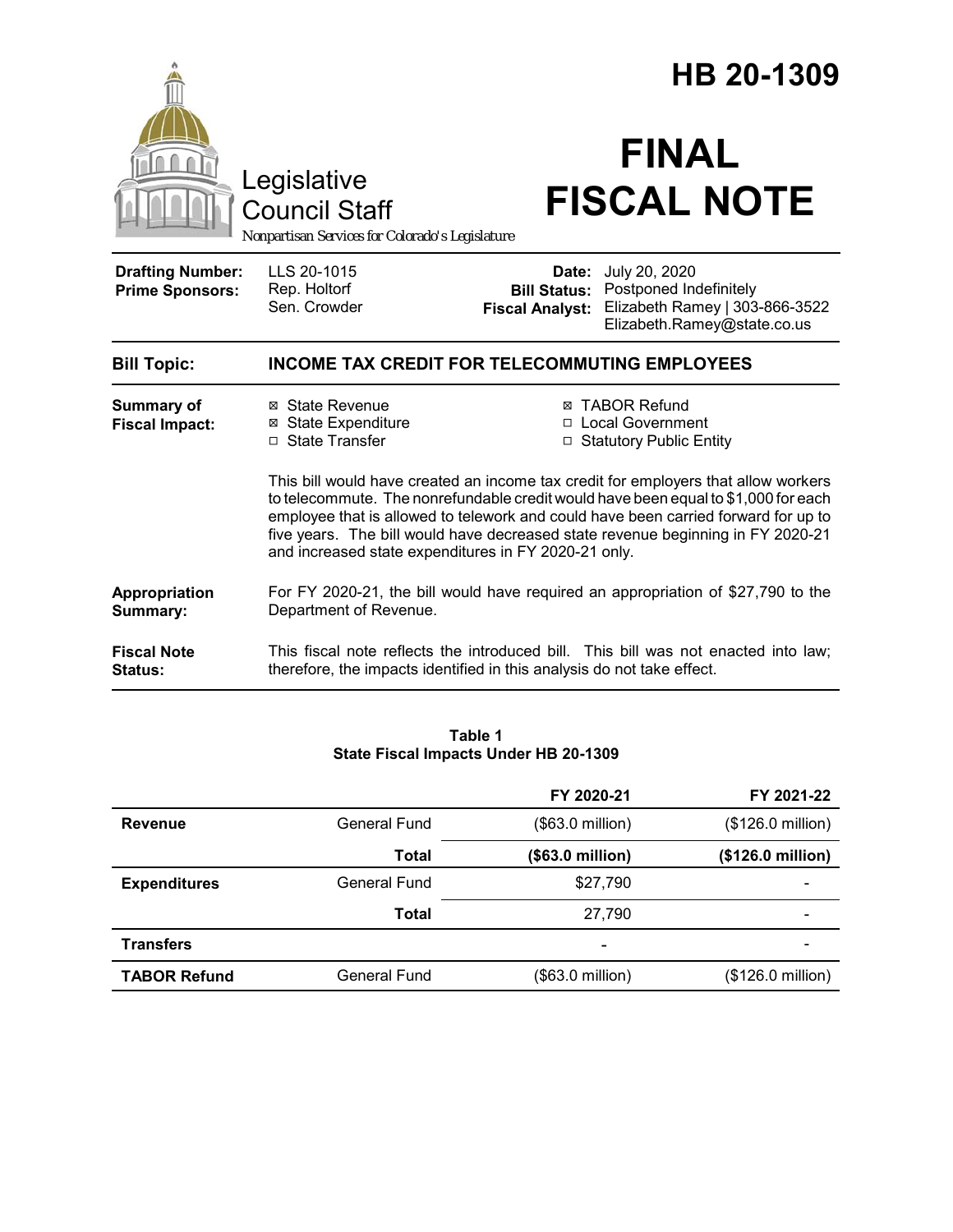July 20, 2020

# **Summary of Legislation**

The bill creates an income tax credit for employers equal to \$1,000 per employee that is allowed to telecommute at least two-thirds of the time. The credit is not refundable. If taxpayers do not have sufficient tax liability to use the entire credit, they may carry any unused credit forward for up to five years. The credit is available in tax years 2021 through 2031.

## **State Revenue**

This bill will reduce corporate and individual income tax revenue by up to \$63.0 million in FY 2020-21 and up to \$126.0 million starting in FY 2021-22. Income tax revenue is subject to TABOR.

**Assumptions.** The U.S. Census Bureau provides detailed survey information about employment status and place of work. Based on the 2018 American Community Survey, an estimated 125,979 Coloradans worked from home for wages. It is assumed that this population qualifies for the credit as they satisfy both the employee-employer relationship and the telecommuting requirements in the bill. Table 2 shows the number of workers in private industries in Colorado covered by the survey and the number that work from home.

|                                                          | Total             | <b>Work from</b> |         |
|----------------------------------------------------------|-------------------|------------------|---------|
| Industry                                                 | <b>Employment</b> | Home             | Percent |
| Accommodation and Food Services                          | 286,415           | 4,868            | $1.7\%$ |
| Administrative and support and waste management services | 140,586           | 6,943            | 4.9%    |
| Agriculture, Forestry, Fishing, and Hunting              | 31,314            | 1,904            | 6.1%    |
| Arts, Entertainment, and Recreation                      | 86,687            | 2,016            | 2.3%    |
| Construction                                             | 209,647           | 4,790            | 2.3%    |
| <b>Educational Services</b>                              | 293,341           | 8,980            | 3.1%    |
| Finance and Insurance                                    | 138,094           | 12,004           | 8.7%    |
| <b>Health Care and Social Assistance</b>                 | 372,775           | 12,841           | $3.4\%$ |
| Management of companies and enterprises                  | 4,405             | 170              | 3.9%    |
| Manufacturing                                            | 210,564           | 9,554            | 4.5%    |
| Mining, Quarrying, and Oil and Gas Extraction            | 38,384            | 1,021            | 2.7%    |
| Other Services, Except Public Administration             | 130,344           | 5,438            | $4.2\%$ |
| Professional, Scientific, and Technical Services         | 241,685           | 27,498           | 11.4%   |
| Real Estate and Rental and Leasing                       | 52,878            | 3,327            | 6.3%    |
| <b>Retail Trade</b>                                      | 364,717           | 9,413            | 2.6%    |
| Transportation and Warehousing                           | 228,097           | 10,756           | 4.7%    |
| <b>Wholesale Trade</b>                                   | 74,349            | 4,456            | 6.0%    |
| <b>Grand Total</b>                                       | 2,904,282         | 125,979          | 4.3%    |

**Table 2 Number of Employees that Work From Home by Industry**

*Source: U.S. Census Bureau, 2018 American Community Survey, 5-year estimates.*

Based on the data in Table 2, allowing for a \$1,000 credit per employee results in a \$126.0 million annual revenue reduction. The FY 2020-21 impact represents a partial-year impact to account for accrual accounting for six months of the credit claimed starting in 2021. The fiscal note limits the revenue impact to Colorado employees that telecommute, although there are no requirements that the credit be claimed for Colorado employees.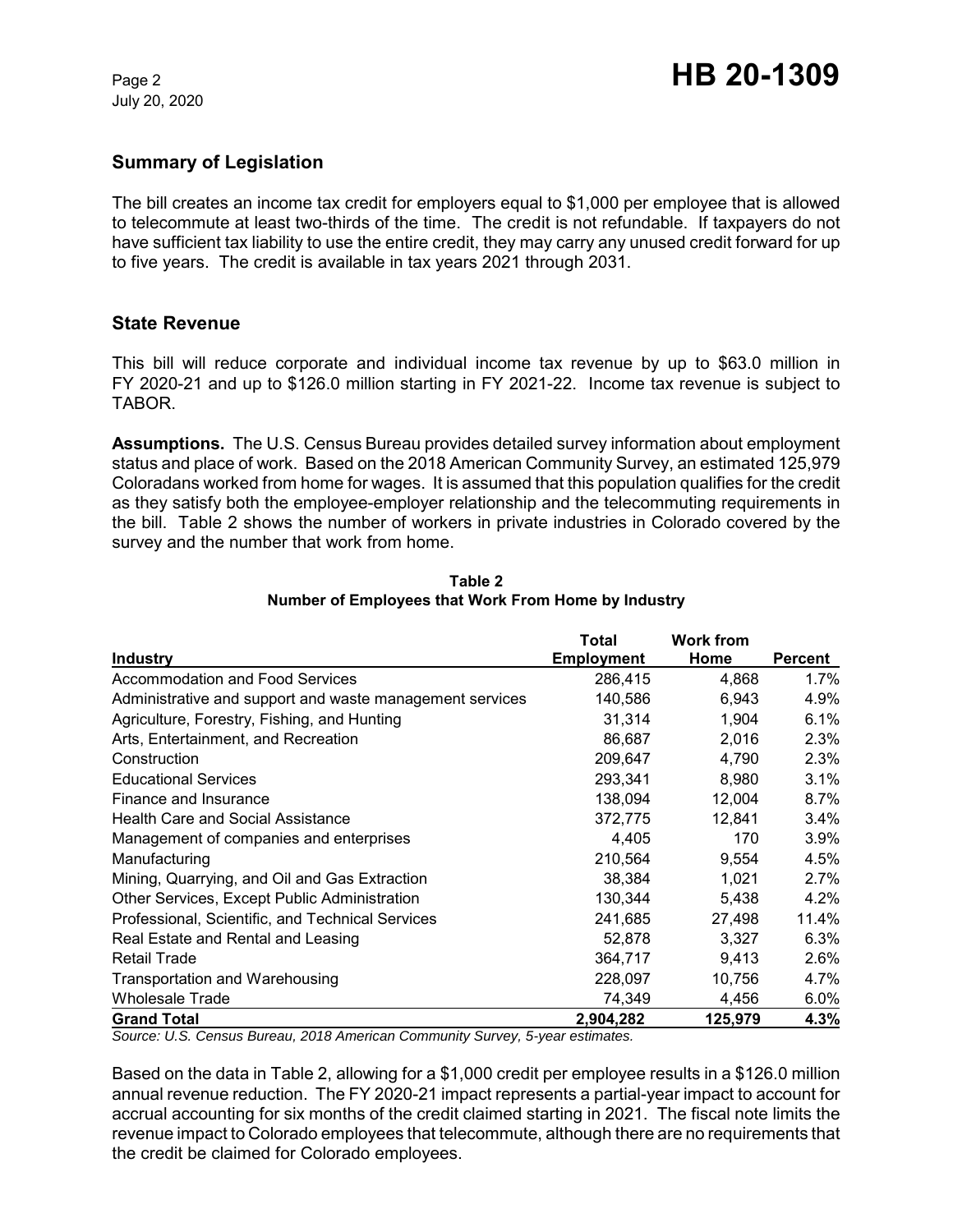July 20, 2020

To the extent that more employees work from home because of the bill or because employers choose to offer telecommuting as a benefit, the revenue impact will be higher. To the extent that taxpayers do not have the tax liability to use the full \$1,000 credit per worker, the annual revenue impact will be lower.

### **State Expenditures**

Implementing the bill will increase General Fund expenditures to the Department of Revenue by \$27,790 in FY 2020-21, \$10,284 of this amount will be reappropriated to the Department of Personnel and Administration as shown in Table 3.

|                                        | FY 2020-21 | FY 2021-22               |
|----------------------------------------|------------|--------------------------|
| <b>Department of Revenue</b>           |            |                          |
| GenTax Programing                      | 4.950      |                          |
| <b>Testing and Validation</b>          | 12.556     |                          |
| Form processing, reappropriated to DPA | 10.284     | $\overline{\phantom{0}}$ |
| <b>Total Cost</b>                      | \$27,790   |                          |

#### **Table 3 Expenditures Under HB 20-1309**

 *\* Centrally appropriated costs are not included in the bill's appropriation.*

**Administering the credit.** This bill requires expenditures of \$17,506 to program, test, and update database fields in the Department of Revenue's GenTax software system. Programming costs are estimated at \$4,950, representing 22 hours of contract programming at a rate of \$225 per hour. Costs for planning, testing, and implementing the bill at the department are estimated at \$12,556, representing 420 hours of contract testing and implementation. The DOR will also require \$10,284 to be reappropriated to the Department of Personnel and Administration to process modified tax forms. Expenditures in the Office of Research and Analysis are required for changes in the related GenTax reports so that the department can access and document tax statistics related to the new tax policy. These costs are estimated at \$1,404 in FY 2022-23.

**Compliance costs.** The fiscal note does not include any compliance costs for the DOR. As currently written, taxpayers may claim the credit for the number of employees that are allowed to work from home more than two-thirds of the time. The DOR has no way to identify the number of employees that qualify for the credit or have the information needed to disallow the credit.

**TABOR refunds.** The bill is expected to decrease state General Fund obligations for TABOR refunds by \$63.0 million in FY 2020-21 and \$126.0 million in FY 2021-22. Under current law and the December 2019 Legislative Council Staff forecast, the bill will correspondingly decrease the amount refunded to taxpayers via sales tax refunds made available on income tax returns for tax years 2021 and 2022, respectively. A forecast of state revenue subject to TABOR is not available beyond FY 2021-22.